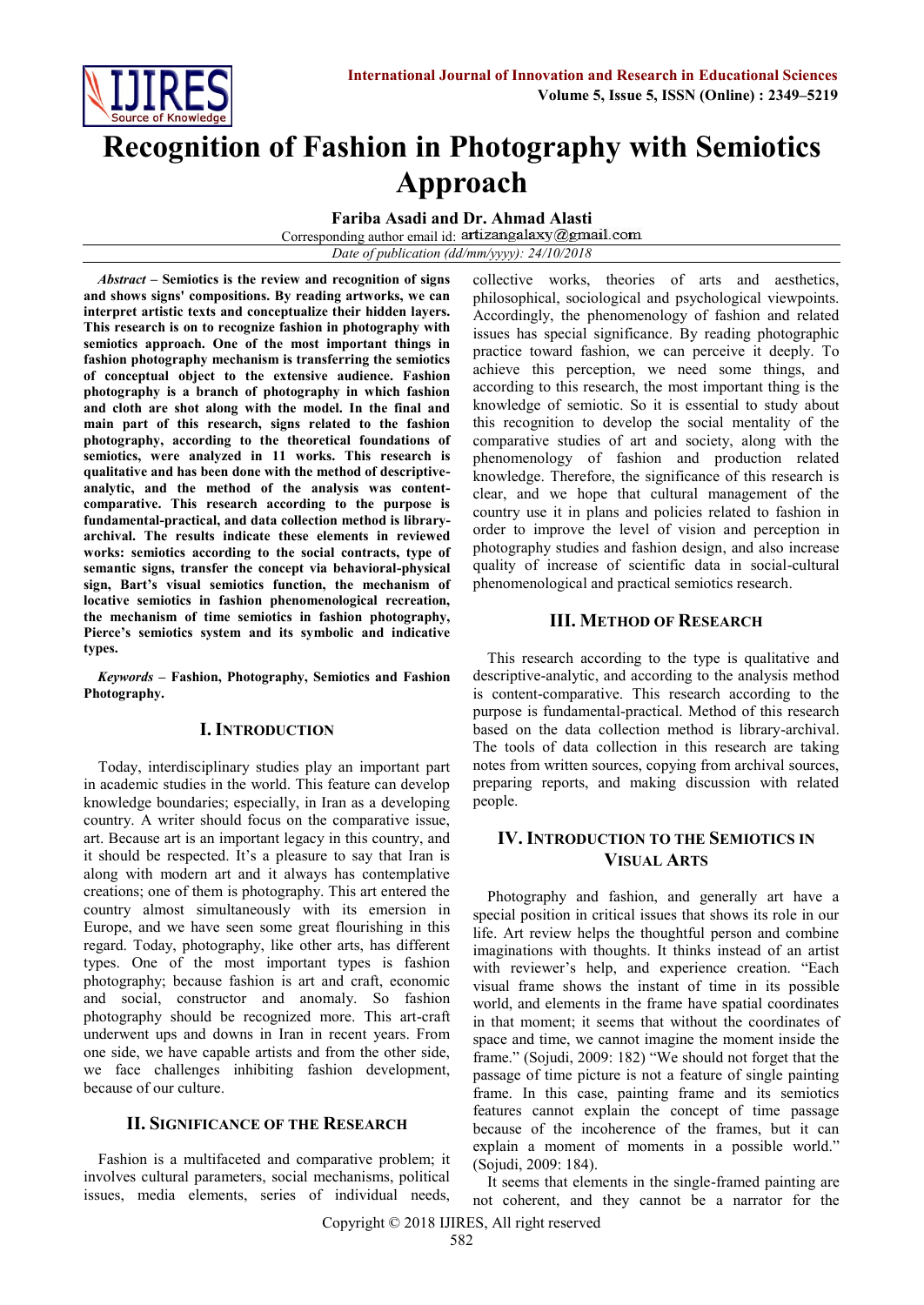

semiotics and expressive features of painting but by passing through the frame and painting. The name of the painting, the special statement of the gallery, the gallery's title work as a language for passing through the painting and effect on the audiences' mind. In this mode, this is not expressive features that show time passage, but elements' connectivity through the time is the cause of time streaming out of the frame. It also seems that time expression is possible just by something's move in a way. Move and time cannot be expressed in the frame, they can have this possibility by passing through out of frame, using another layer, using other coding semiotics features, like language and associations expressed by language and in a coherent way. Bart says: "talking about visual civilization is not right, we are still in writing civilization, even more than before. It is necessary to mention that we almost always use writing under the image or on the video in advertisements. Maybe writings don't have their primitive role, but they guide and help, and have an overtone role in image and video. In fact, new technology represents images with the real thing in the humans' world. Concepts move us away from the real world." (Harland, 2009: 85).

Therefore, image and writing are depended on each other. The reference that writing gives to the text cause to discover more hidden layers. "Watching a painting is listening, perceiving it. Painting is not just a music, but it is a language. The language's idea includes translation's idea. Painting is a person who translates the words into visual images, and a reviewer is a poet who brings the lines and colors back to the words. An artist is a world inclusion translator. This translation is a kind of transmutation that interpret non-linguistic to linguistic signs or vice versa. Every conversion is a new work, and is not a copy of original work, but is its metaphor" (Paz, 1997: 7). Indeed, translation the image to the language, create a new work that can be continued to the extreme, and it can create several signs in different audiences' minds.

## **V. FASHION AND FASHION PHOTOGRAPHY**

Fashion and fashion photography have been liked by each other for years, and the unstable nature of fashion had an effect on fashion photography. "Despite the dogmatic thoughts about its frivolity, fashion is a special phenomenon that includes political, cultural, artistic, psychological, social, and many other indications. As Walter Benjamin said, we cannot deny the aesthetic aspect of fashion. (Wollen, 2008: 62).

Fashion is a common issue in today's life: type of clothing, automobile, color, home appliances, decoration, architecture, cell phones, and even social communication, like speaking, commingle, etc. we can examine the fashion in two-faceted: "1. Fashion in terms of people's taste, 2. Fashion as an imposing and dominating industry, fashion photography is related to both faceted. The fashion industry does not question the people's taste, and this is the main difference between fashion and fashion industry. In the nineteenth century, Charles Fredrik Worth started fashion design by sewing his name to the clothes he designed. "Fashion comes from the privileged classes' tendency to identify themselves. They want to differentiate themselves from people who follow them" (Braudel: 1994: 313). After World War II, the general changes caused that the monopoly of using fashion became exclude from the privileged classes. Because of the new opportunities that fashion phenomenon gave to a widespread part of society, fashion magazines had a marvelous growth. Most photographers of these magazines sought charming concepts. By using creative subjects of photographing, editors competed to make their magazines more attractive. This led some photographers to focus on this subject.

In Iran, the first person who extremely wanted to be modern was Tajossaltane, daughter of Nasereddin Shah. She went a way that Reza Shah chose it in order to modernization many years later (Kurd, 2009: 103). Fashion photography is an obsolete attitude of photography in Iran, which has been forgotten for 30 years. This is not for its photographic nature, or it is not a reflection of the Islamic government to the word of fashion; this is just because of the one-dimensional look of Iranian photographers at fashion photography. "Photogra- -phy was the best way to record, definition, and presentation of fashion to the fashion global culture, and this led to the creation of fashion because of photography" (Shinkle, 2006: 1).

# **VI. ANALYSIS OF SIGNS IN FASHION PHOTOGRAPHY IN TERMS OF IMAGE**

In this section, we want to analyze the signs related to the fashion in some works (as a case study), according to the theoretical foundations of semiotics.

In picture 1, we see sign up according to social contracts. Indeed, traveling by train had a special clothing fashion. As Umberto says: "Sign is a thing that introduces something instead of something else according to the social and predetermined contracts" (Ahmadi, 2011: 32).



No.1. Toni Frissell, 1951. (Niven, 1997: 352).

In this picture that is one of the best fashion photography (Solomon, 1993: 266), we see the conceptual sign. According to Nercissians' saying, semiotics seeks to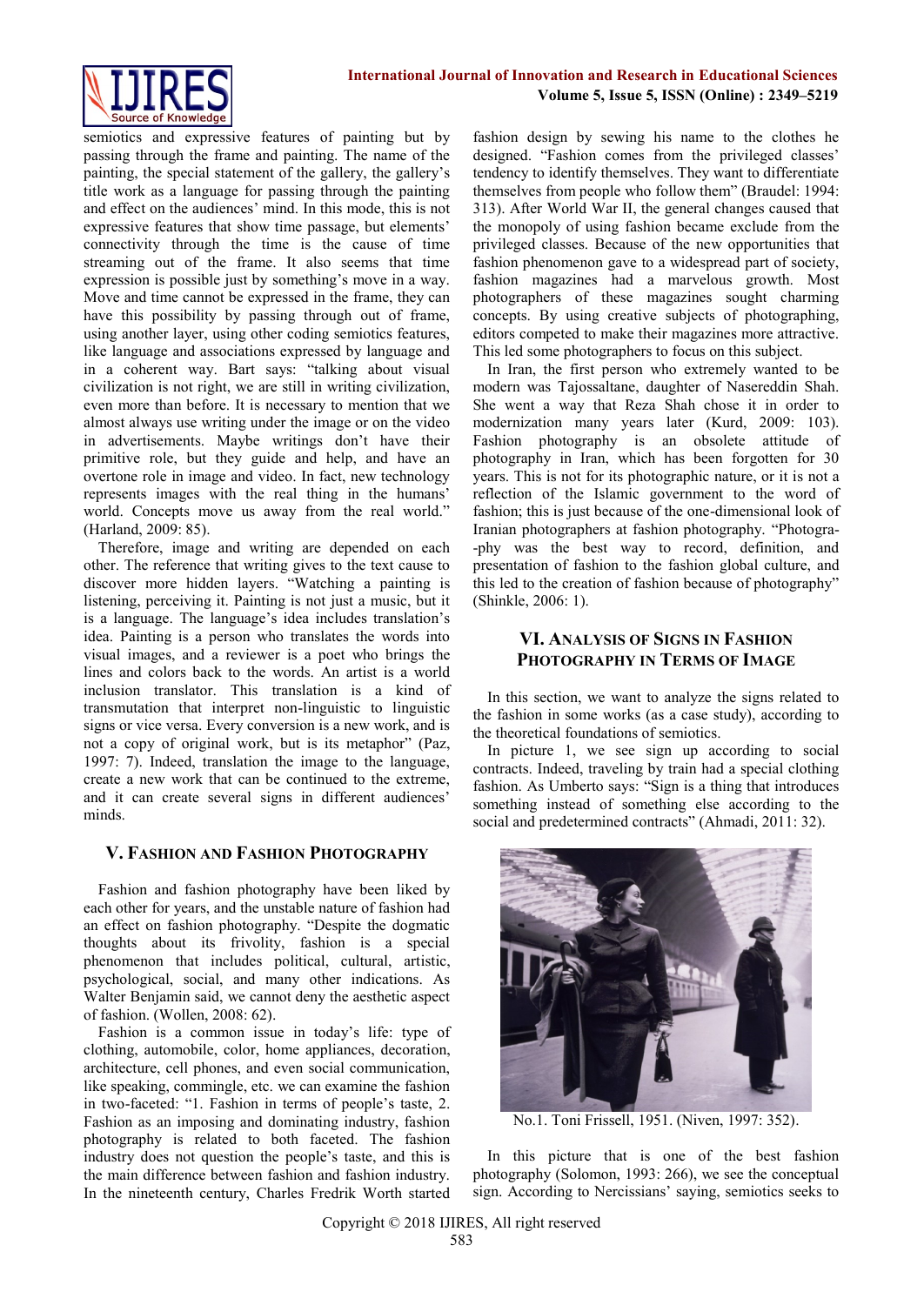

find and build a meaning, and can reach that by studying the signs, "and we cannot study the meaning apart from the subject - the person who defines it and uses it in their usual life, and also the cultural system which created it (Nercissians, 2008).



No. 2. Pier Luis Pierson, 1863. (Solomon, 1993: 266).

In the picture below, the photographer tried to transfer a significant concept to the behavioral-physical sign. In fact, one of the most important fashion photography mechanism is transferring the semiotics of concept object to the audience. Charles Sanders Peirce emphasizes the signific- -ance of signs: "we can think in the beam of signs. We cannot think without signs. Signs might show verbal, visual, phonetic, alphanumeric and other similar manners. This is clear that they don't have to mean alone, rather the meaning is something that we add it" (Zeimaran, 2003: 41).



No. 3. American model, Rene Gunter. (Hall, 1979: 24).

This picture includes semiotics' mechanism of Barthes. He says: "Everything is a sign because a revealer reveals it as something's sign. So semiotics doesn't involve with a special object. It faces usual objects objects that are in the range of signs" (Barthes, 2010: 10).



No. 4. Design of women's clothing.

As we saw in the previous picture, fashion photography does not seek for transferring a definite and stable meaning to the audience. It can sign up itself. Justine Luis believes that: "sign does not have a physical existence. Signs do not show the meaning, rather they get it. In other words, the meaning is not included in a word or a thing that sign should be used instead" (Nercissians, 2008: 18). You can see the proof of this context in his fashion photography.



No. 5. The modern design of clothing and innovation in photography. (Alexander, 2008: 66).

The picture below shows the most important aspect of visual signs from Barthes perspective (that is related to the copying and imitating in photography): "a picture is an imitation, it means that it is comparative" (Ahmadi, 2010: 19).



No. 6. Designing clothes according to the different colors.

In picture 7, we see the use of the mechanism of locative semiotics (gallery) in fashion phenomenological recreatio- -n. Ferdinand de Saussure claimed: "while the language is single-faceted, painting and picture are based on an order of several dimensions in semiotics […] locative dimensions have a special importance in visual signs; this means that the reflection of 3-D content to the 2-D scope, is a one locative feature of image" (Zeimaran, 2003: 188).

Copyright © 2018 IJIRES, All right reserved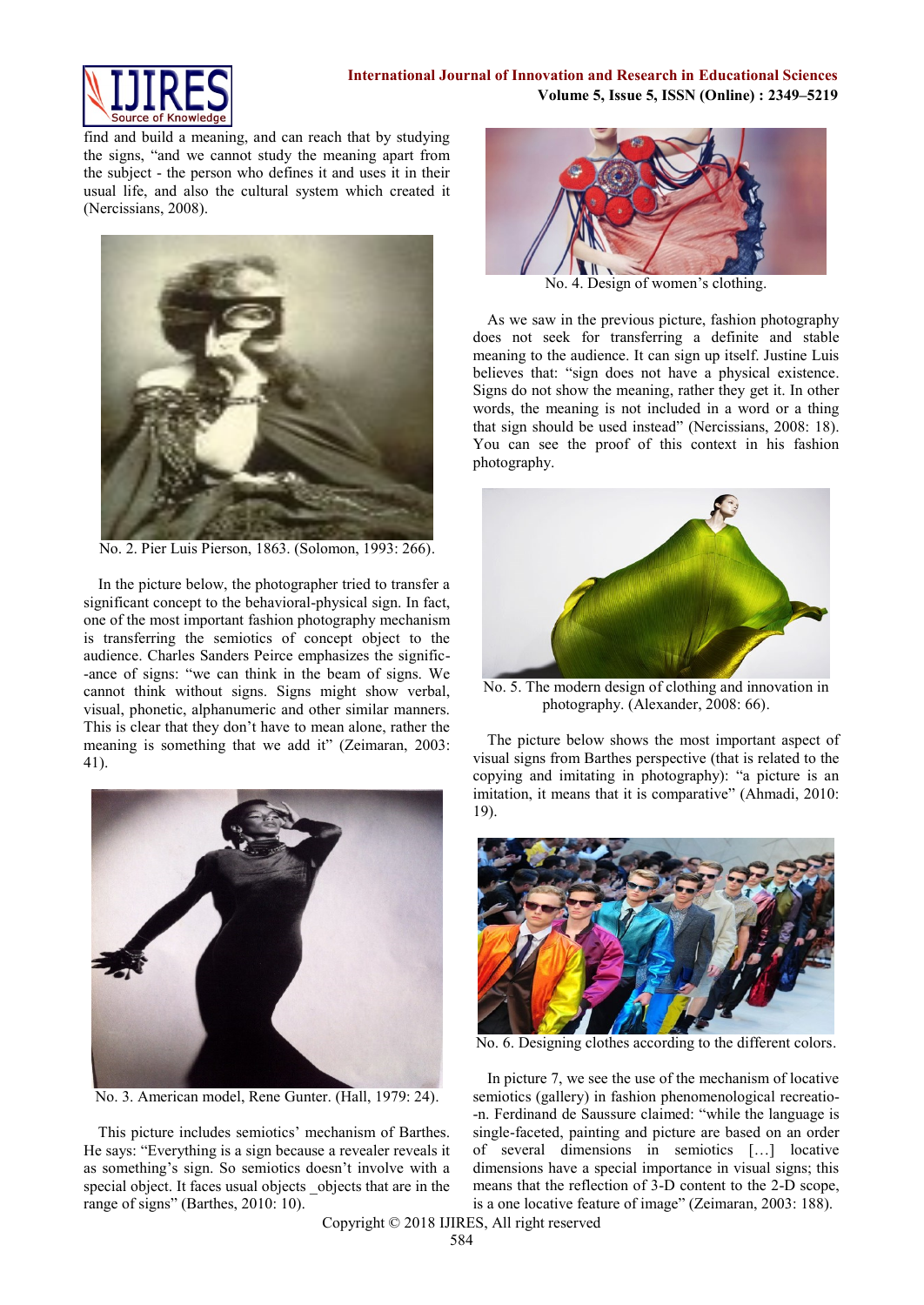



No. 7. Islamic designs in fashion.

The picture below is related to the timing mechanism of semiotics. Farzan Sojudi writes: "Each visual frame shows the instant of time in its possible world, and elements in the frame have spatial coordinates in that moment; it seems that without the coordinates of space and time, we cannot imagine the moment inside the frame. But we should not forget that the passage of time picture is not a feature of single painting frame. In this case, painting frame and its semiotics features cannot explain the concept of time passage because of the incoherence of the frames, but it can explain a moment of moments in a possible world." (Sojudi, 2009: 182).



No. 8. Photographic creativity in fashion design.

"The external aspect of the sign in Piers' theory refers to something, and that is the domain of external features in an extensive artwork. This aspect includes these elements: style; the technique of color use; the social, political, and economic fields of work, the audience's reaction, the documents related to the work, and the artist's signature" (Adams, 2011: 167).

#### **VII. CONCLUSION**

Findings of this research are the result of 11 works' analysis as the case study. We will continue the analysis of signs related to the fashion photography according to the theoretical foundation of semiotics and visual narratives:

Signing up according to the social contracts is an important point in data analysis. In fact, traveling by train had a special clothing fashion. We can say that sign is a thing that introduces something instead of something else according to the social and predetermined contracts. Besides signs with the social approach, there is a kind of conceptual sign seeking for find and create a meaning that can reach it by studying the signs. We cannot study the meaning apart from the subject the person who defines it and uses it in their usual life.

One of the most important fashion photography mechanism is transferring the semiotics of concept object to the audience. In fact, it happens through behavioral sign, and conceptualization will be formed. It can be said that we can think in the beam of signs. We cannot think without signs. Signs might show verbal, visual, phonetic, alphanumeric and other similar manners. And also it was seen in the analysis of case study, semiotics mechanism of Barthes. Everything is a sign because a revealer reveals it as something's sign. So semiotics doesn't involve with a special object. It faces usual objects objects that are in the range of signs. In contrast to the Barthes' semiotics concepts, there is Pierse's semiotics order. Piers divided the signs into three groups: imagery, external and symbolic. In imagery sign, there is a similarity relation between sign and subject; in symbolic signs, there is a contractual relation between sign and subject; and in external signs, there is a conceptual or rational relation between sign and its subject.

The other approach that was indicated, reaches to the concept of signing up in fashion photography. In another word, this art is not going to transfer the identified meaning. Signs do not show the meaning, rather they get it. In other words, the meaning is not included in a word or a thing that sign should be used instead.

We can see the mechanism of locative semiotics in fashion phenomenological recreation in the pictures. The image is based on an order of several dimensions in semiotics. Locative dimensions have a special importance in visual signs; this means that the reflection of 3-D content to the 2-D scope, is one locative feature of the image. In contrast to the locative semiotics mechanism, there is the timing mechanism of semiotics in fashion photography. Visual frame shows the instant of time in its possible world, and elements in the frame have spatial coordinates in that moment; it seems that without the coordinates of space and time, we cannot imagine the moment inside the frame.

#### **REFERENCES**

- [1] Adams Lorry, (2011), Methodology of Art, 2<sup>nd</sup> edition, translated by Ali Masoumi, Nazar Publications, Tehran, Iran.
- [2] Babak Ahmadi, (2010), from Visual semiotics to Context, Markaz Publications, Tehran, Iran.